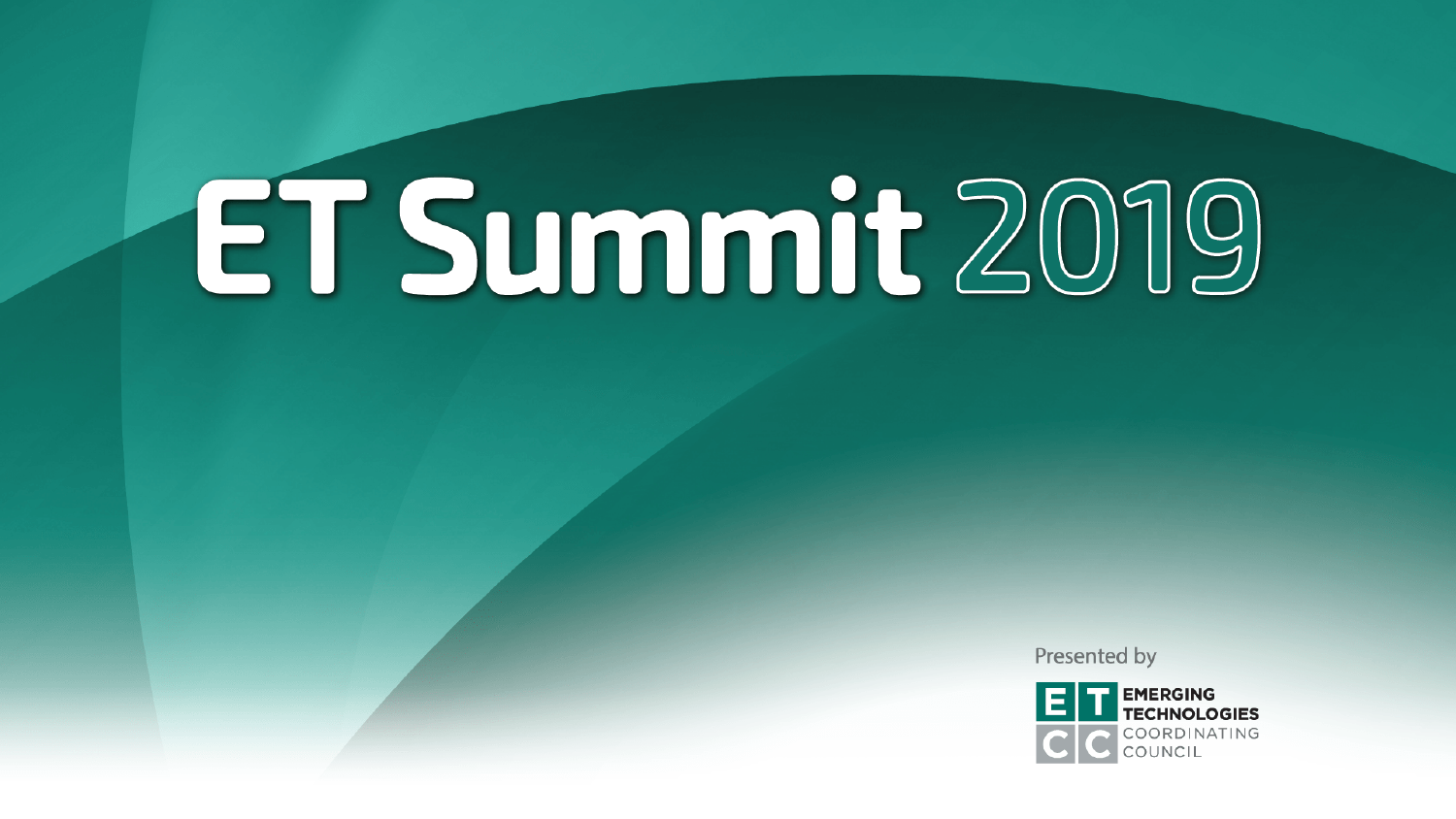

## **From Tech to Market**

## Scaling up Efficiency Beyond Early Adopters

Abhijeet Pande

Vice President

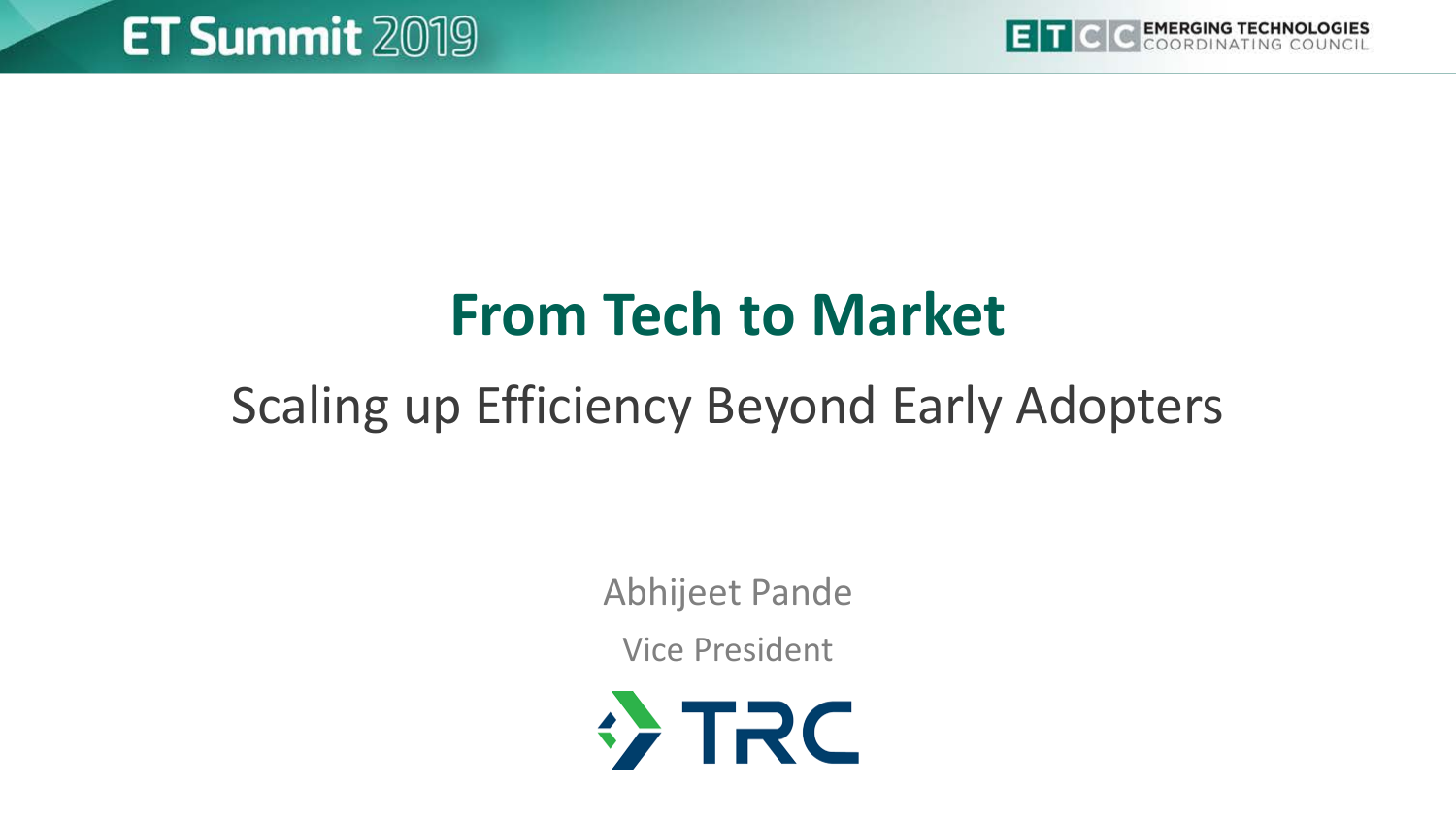## **ET Summit 2019**

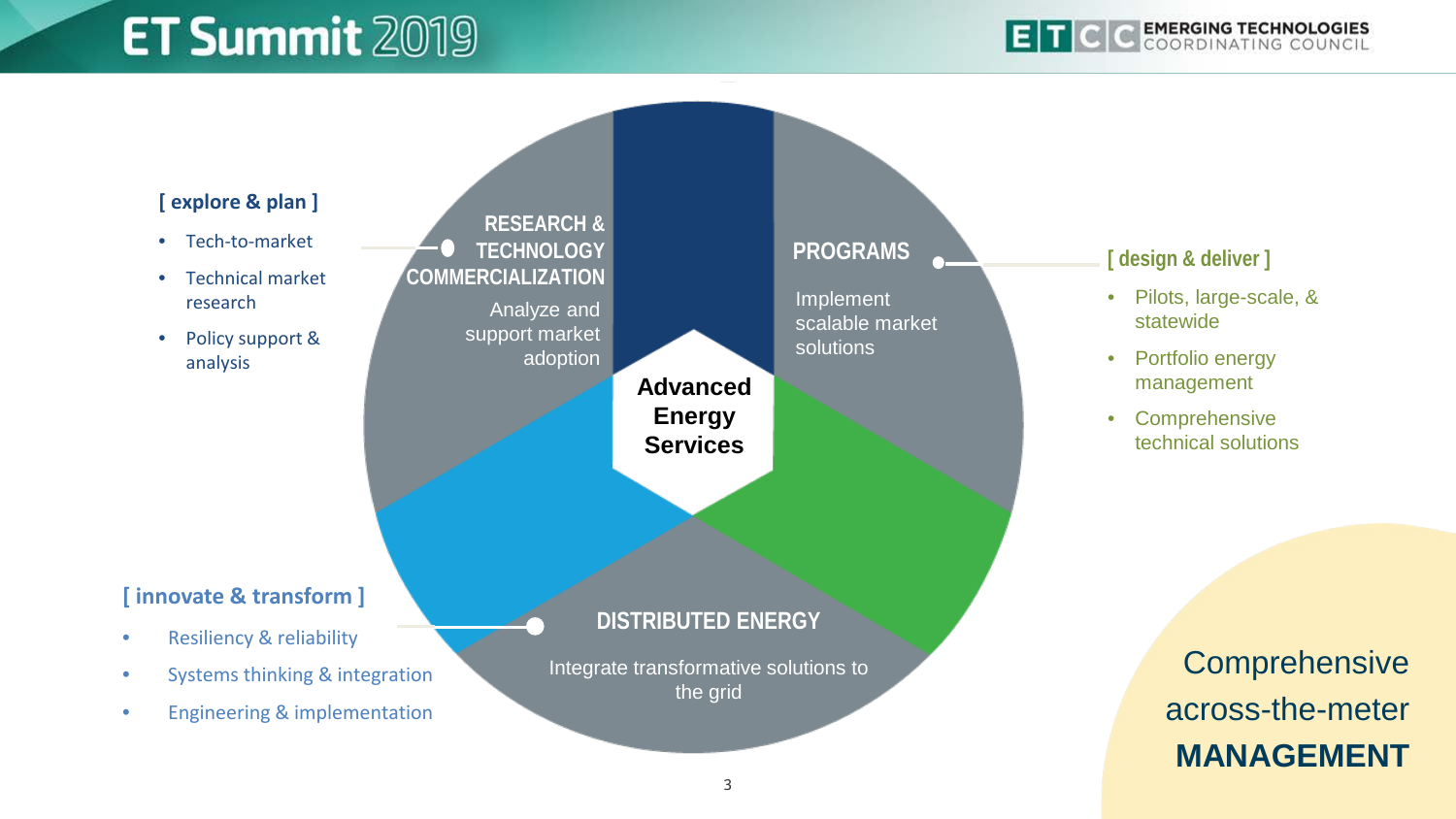

### TECH-TO-MARKET

Technology demonstration and development of scalable marketbased approaches and programs. Move 'beyond widgets' by looking at integrated measure packages and solutions



#### TECHNICAL MARKET RESEARCH

Market exploration and characterization, including technology adoption status, barriers, and opportunities.



POLICY SUPPORT & ANALYSIS

Support frameworks for practical market application and oversight.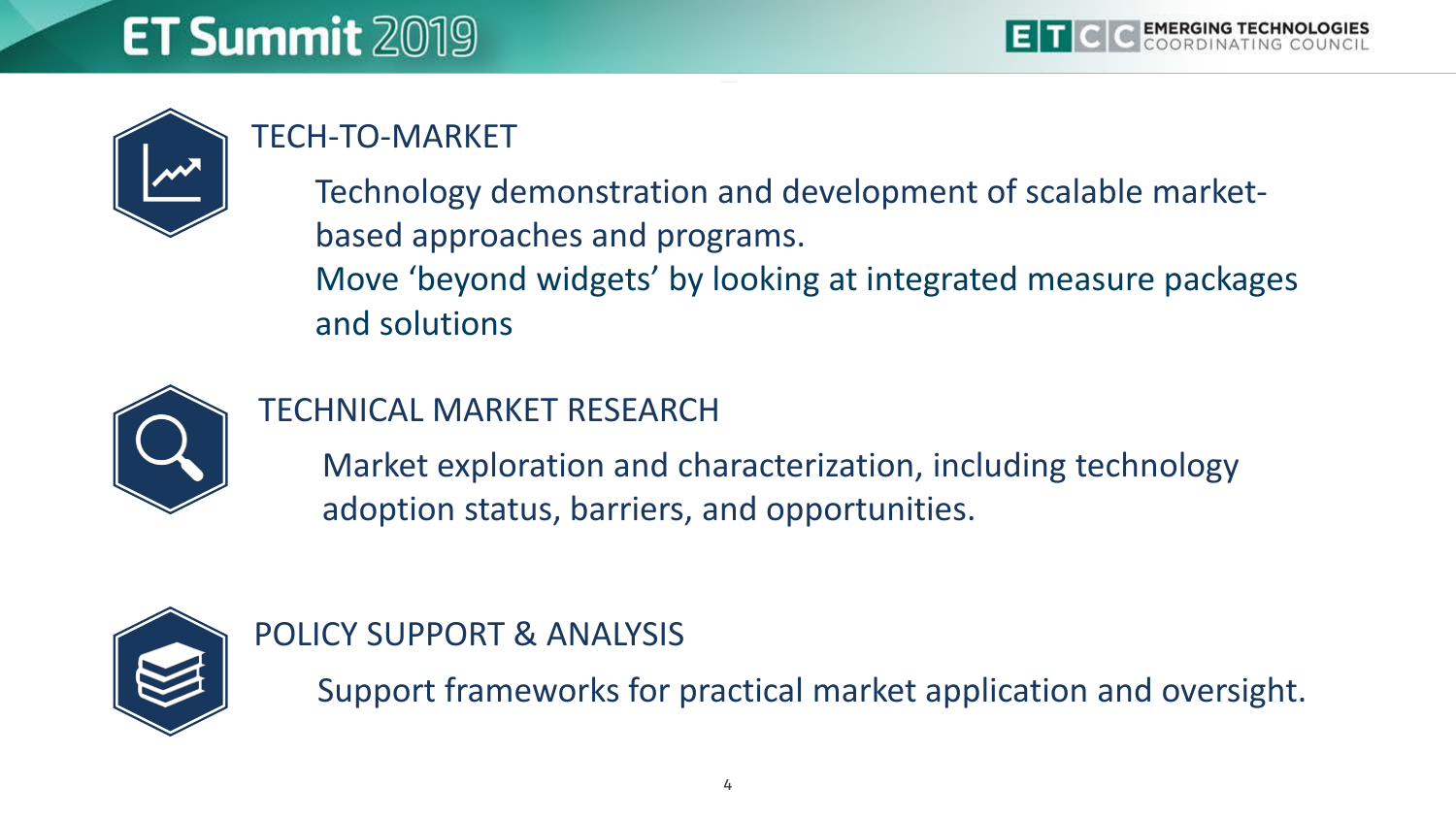## **ET Summit 2019**



#### **California | 2016 - Present**

- **CEC EPIC-funded integrated tech package demos**  for existing buildings:
	- Leading in Los Angeles: Automated shades, lighting controls/sensors, plug load mgmt., advanced meters, M&V 2.0
	- Best-in-Class Solution: Plug-and-play HVAC and lighting system controls
	- Empowering Big-Box Retail/Grocery: Integrated, precommercial HVAC refrigeration, lighting, and building controls
	- Smart Ceiling Fan: Integrated auto-controlled, learning fans and thermostats
- TRC services: tech procurement, field demonstration, market transformation roadmaps, evaluation, knowledge transfer



*Leading in LA technologies*

Large, diverse teams supporting increased efficiency and comfort – e.g., LBNL, NREL, UC Berkeley, DOE, SDG&E, SCE, Kaiser Permanente, Walmart, and technology partners.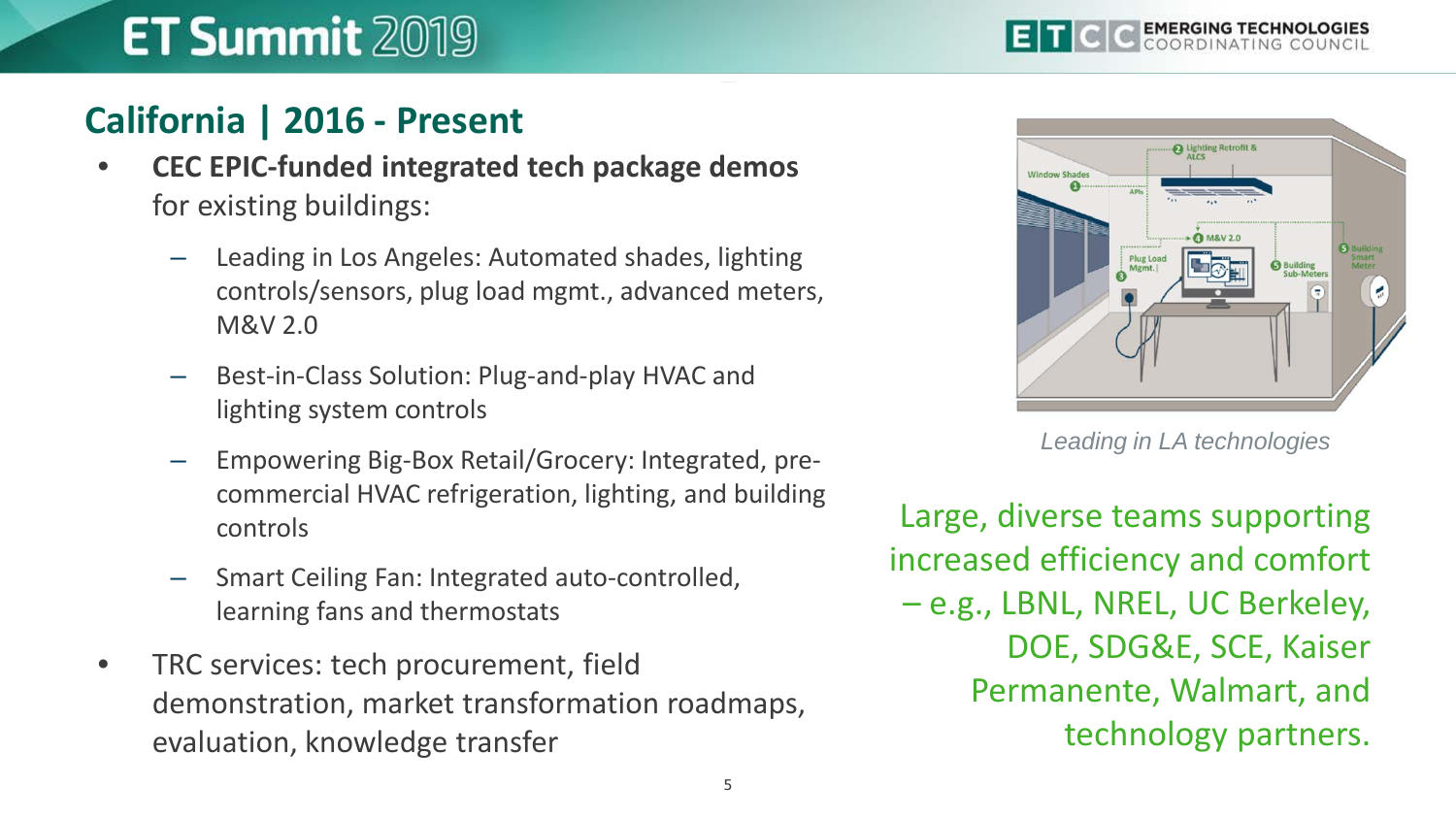

Some of the projects discussed today are funded by the California Energy Commission's Electric Program Investment Charge (EPIC) program along with cost share from the California Emerging Technologies Program.

For more information, contact Abhijeet Pande at apande@trccompanies.com.